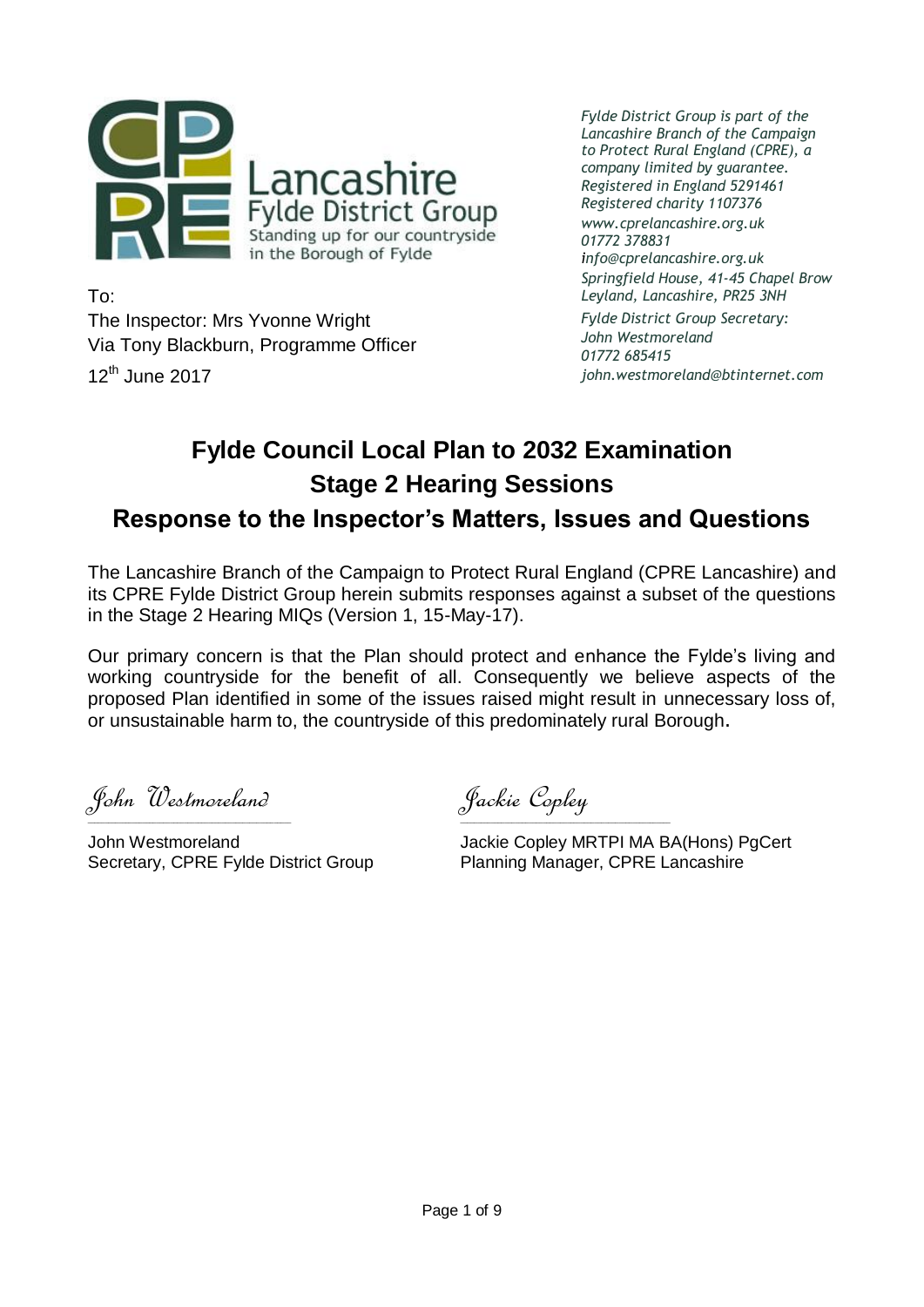# **Matter 5 – Housing – Site Allocations and Delivery**

*Issue 9 – Does the Plan set out a positively prepared strategy for the supply and delivery of housing that is justified, effective and consistent with national policy?*

1. In relation to the 5 year supply does the Plan clearly set out annual targets, completions to date, the approach to catching up the shortfall and the buffer to be applied?

The NPPF and NPPG (currently) do not define the methodology for calculating 5-Year Housing Land Supply, eg. 'Sedgefield' or 'Liverpool'.

The Council uses Sedgefield for 5-Year Supply Statements. At 28<sup>th</sup> February 2017, with the proposed OAHN of 370 homes/year, the supply was 5.58 years. (See *FC Interim 5- Year Housing Supply Statement base dated 28th February 2017*).

However, the proposal to increase the OAHN from 370 to 415 homes/year now means that the housing trajectory cannot demonstrate a 5-Year Supply using Sedgefield. But the Liverpool method gives a supply of 6.07 years. (See *Fylde Council 5-Year Housing Supply Statement base dated 31st March 2017*).

The Examination will need to rule on how the Local Plan is to demonstrate a 5-Year Housing Land Supply at adoption.

2. Appendix 2 of the Plan includes a housing trajectory for the Plan period. In light of the Council's recent evidence this is proposed to be updated.

However is it necessary to include site specific details given it may quickly become out of date? Should a housing trajectory graph be included in the Plan?

The Council's various attempts in recent years to assess the 5-Year HLS confirms that site-specific housing trajectory details do quickly become out of date!

It is not sensible for housing trajectory data to be published in three documents, ie:

- Local Plan Appendix 2
- Housing Land Supply Trajectory (EL5.003g)
- Fylde Council 5-Year Housing Supply Statement

Historically the Council's Local Development Scheme first defined in 2005 had Core Strategy and Site Allocations DPD in separate stages. This continued to the LP Preferred Options Part 1, with Site Allocations to be in Part 2. But the LP Revised Preferred Option combined the stages.

## Site Allocations - Policies SL1-SL5

3. In light of further planning permissions that have been brought to my attention, do these policies need updating with new sites?

In the policy vacuum prior to adoption of the Local Plan, pre-emptive schemes for sites not proposed for allocation continue to receive planning permission, with consequent continuing loss of Fylde countryside. Such omission sites that now have planning permission will have to be allocated in the Plan.

The list below gives planning applications for housing on greenfield/Countryside Area sites outside the proposed new settlement boundaries (\*) and not proposed for allocation in the Local Plan Submission Version. (\* Not land at Kilnhouse Lane & Queensway = greenfield designated for employment – see MIQ 51.)

Total approved/allowed to date: **758**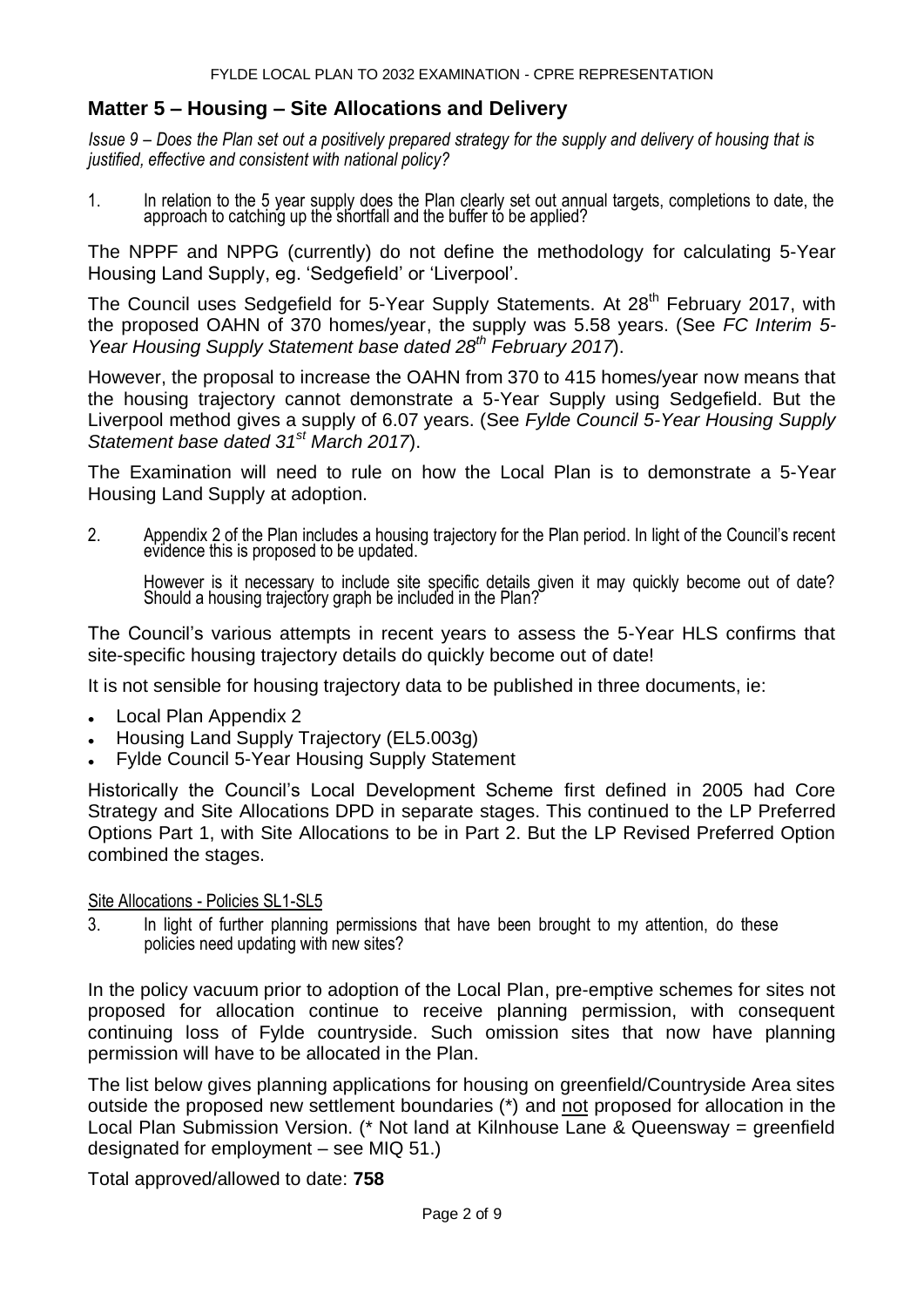#### FYLDE LOCAL PLAN TO 2032 EXAMINATION - CPRE REPRESENTATION

| App.    | <b>Homes</b> | <b>Site</b>                                 | <b>Notes</b>                                 |
|---------|--------------|---------------------------------------------|----------------------------------------------|
| 16/0061 | 45           | Land at Roseacre, Wildings Lane, St Annes   | Approved by DMC 2-Nov-16 subject to matters  |
| 16/0148 | 10           | Coppice Farm, West Moss Lane, Westby        | Not dec. By DMC. Appeal dismissed 14-Feb-17  |
| 16/0180 | 50           | Land North of Mill Lane, Elswick            | Refused by DMC 8-Feb-17                      |
| 17/0247 | 50           | Land North of Mill Lane, Elswick            | Resubmission of 16/0180 27-Mar-17            |
| 16/0524 | 115          | Land at Kilnhouse Lane & Queensway St Annes | Refused 3-Nov-16 (Delegated). Appeal 3164516 |
| 17/0296 | 115          | Land at Kilnhouse Lane & Queensway St Annes | Resubmission of 16/0524 12-Apr-17            |
| 16/0811 | 25           | Land West of Church Road, Weeton            | Approved by DMC 8-Feb-17                     |
| 16/0903 | 53           | Land at Valentines Kennels, St Annes        | Approved by DMC 11-Jan-17                    |
| 15/0303 | 350          | Land East of Warton                         | Appeal 3004502 Allowed 13-Feb-17             |
| 15/0903 | 115          | Land West of Warton - Clifton House Farm    | Appeal 3143198 Allowed 13-Feb-17             |
| 15/0547 | 170          | Brook Farm, Dowbridge, Kirkham              | Appeal 3144925 Allowed 23-Jan-17             |
| 16/0645 | 50           | Land North of Beech Road, Elswick           | Refused by DMC 15-Mar-17                     |
| 16/0846 | 24           | Land N.of Highgate E.of Copp Lane Elswick   | DMC 24-May-17 - Decision deferred            |
| 16/1038 | 9            | Land West of West View Elswick              | Refused by DMC 24-May-17                     |
| 16/1028 | 41           | Land West of Bryning Lane, Wrea Green       | DMC date tbd                                 |
| 17/0005 | 20           | Land adjacent 53 Bryning Lane, Wrea Green   | DMC date tbd                                 |
| 16/1029 | 68           | Land North of Sanderling Way, Wesham        | DMC date tbd                                 |
| 16/1036 | 19           | Land at West View, Elswick                  | DMC date tbd                                 |
| 17/0146 | 48           | Land West of The Brooklands, Wrea Green     | DMC date tbd.                                |
| 16/1025 | 550          | Land at Lytham Moss, St Annes               | Application validated 17-May-17              |
| tbd     | 190          | and at Weeton Road, Wesham                  | Community Consultation Event 13-Jun-17       |

8. In Policy SL5 no sites are listed for Elswick as these will be determined as part of the Neighbourhood Plan (NP). What is the timescale for the NP and is this approach justified?

A Neighbourhood Area covering the whole parish of Elswick was approved on 3<sup>rd</sup> August 2016. But the village settlement boundary proposed in the Local Plan determines where new housing development would be allowed. In our opinion a future Neighbourhood Plan must be in conformity with the Local Plan, and would therefore respect the settlement boundary with regard to any proposed allocations of sites for housing.

However, while planning officers continue to declare that the Council does not have a 5 year supply, developers are attempting to get sites approved outside the village settlement in Countryside Area. Thus the proposed figure of 50 additional homes is at risk of being greatly exceeded before the LP is adopted.

| App.    | <b>Homes</b> | <b>Site</b>                               | <b>Notes</b>                      |
|---------|--------------|-------------------------------------------|-----------------------------------|
| 16/0180 | 50           | Land North of Mill Lane, Elswick          | Refused by DMC 8-Feb-17           |
| 17/0247 | 50           | Land North of Mill Lane, Elswick          | Resubmission of 16/0180 27-Mar-17 |
| 16/0645 | 50           | Land North of Beech Road, Elswick         | Refused by DMC 15-Mar-17          |
| 16/0846 | 24           | Land N.of Highgate E.of Copp Lane Elswick | DMC 24-May-17 - Decision deferred |
| 16/1038 |              | Land West of West View Elswick            | Refused by DMC 24-May-17          |
| 16/1036 | 19           | Land at West View, Elswick                | DMC date tbd                      |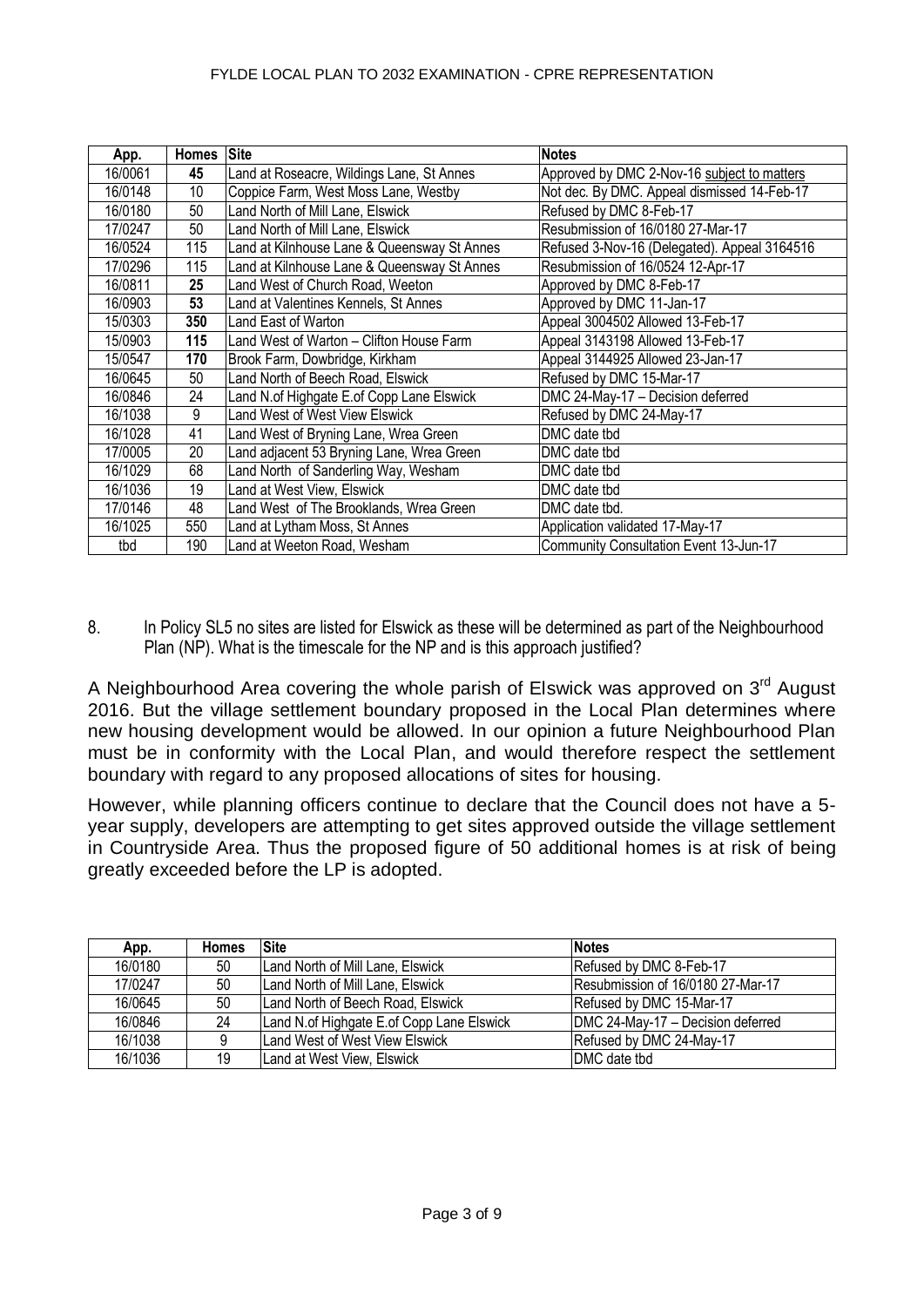## Policies H6 and H7 – Homes in the Countryside

20. Do these policies apply to the countryside, Areas of Separation and the Green Belt? Is this clear within the policies?

In our opinion these policies clearly ought to apply to Areas of Separation and Green Belt.

We still suggest there is inconsistency between Policy H6 *Isolated New Homes in the Countryside*, and Policy H7 *Replacement of, and Extension to Existing Homes in the Countryside*.

We see no reason why the criteria b) of Policy H7 and the associated justification at 10.87 should not also apply also to Policy H6, ie:

*b) The appearance of the replacement or extended home respects the character of the original building and surrounding rural area with regard to scale, design and use of materials.*

*10.87 Most importantly, the impact on the rural landscape must be considered. Large homes are often overbearing in appearance, they dominate the landscape and are surrounded by suburban style gardens with ornate walls, gates and floodlighting. The overall impact is to make the appearance of the rural area more suburban.*

Any 'new' home in the countryside, be it an extension, conversion, replacement or brand new, ought to follow the same rules and justification.

Also, why should H6 confine raising of standards of design of *'exceptional quality or innovative nature*' just to the countryside?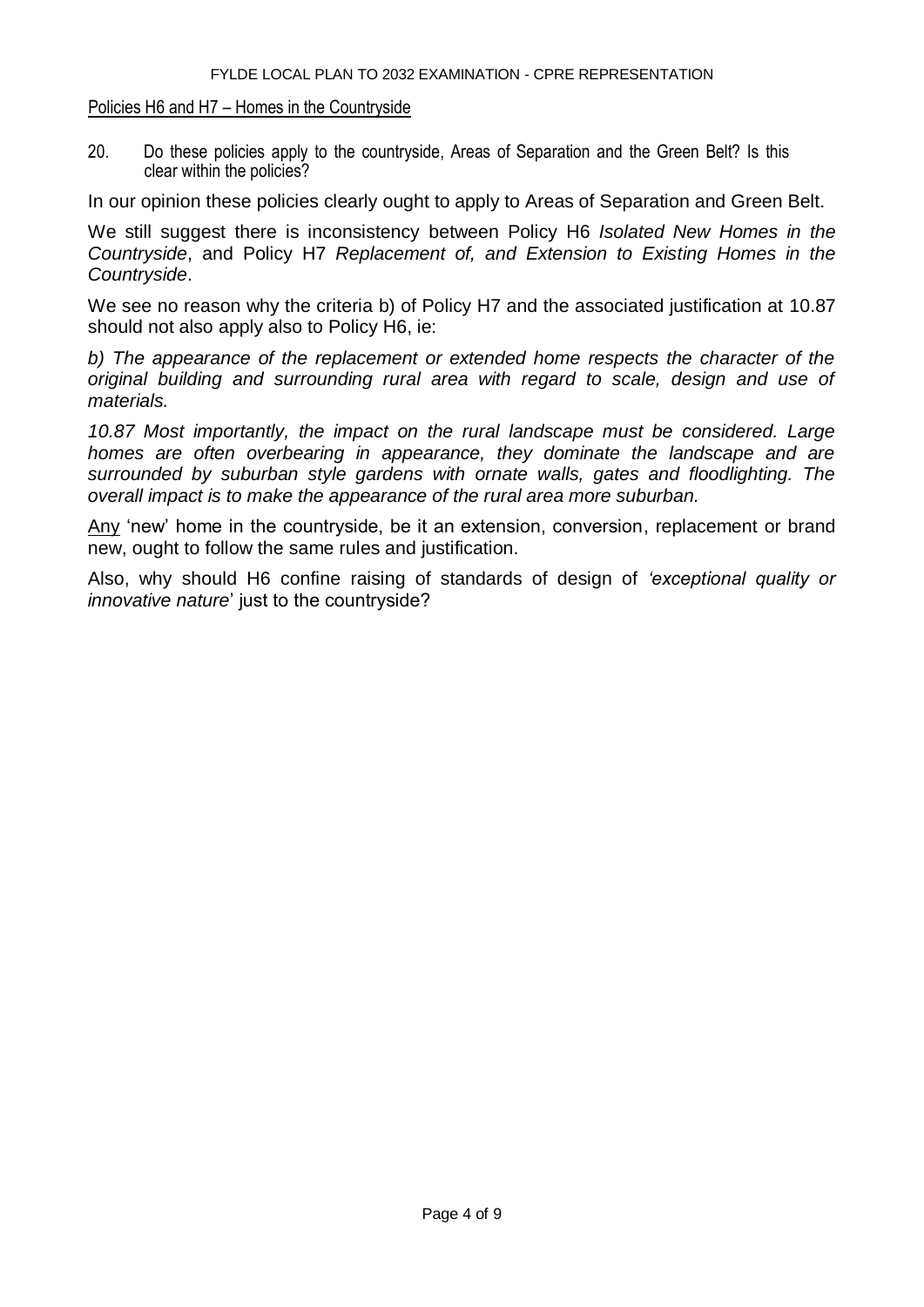# **Matter 6 – General Development**

*Issue 9* [10?] *– Does the Plan provide a robust framework for the management and delivery of development across the Borough that is justified, effective and consistent with national policy?*

*23.* Does the Plan overall take adequate account of shale gas exploration, production and distribution?

CPRE Lancashire is concerned about the potentially serious impact of industrialisation of Fylde's countryside by shale gas exploration and exploitation.

Despite Fylde Council not being the MPA, the Fylde Local Plan ought to define or reference applicable planning policy and guidance for dealing with shale gas matters for which Fylde Council has responsibility or influence as a consultee to the MPA.

The Local Plan should to take account of the following:

- 1. National Planning Practice Guidance
- 2. Well pad site allocation
- 3. Environmental protection
- 4. Infrastructure planning

CPRE Lancashire continues to provide policy and guidance on shale gas matters. Further local planning policy recommendations are given in our Shale Gas Policy. (See 'Background' below).

## **1. National Planning Practice Guidance**

The Local Plan should refer to National Planning Practice Guidance: Minerals. NPPG Ref ID:27-\*. See:

[www.gov.uk/guidance/minerals#Definitions-in-minerals guidance](http://www.gov.uk/guidance/minerals#Definitions-in-minerals guidance)

It applies in the first instance to the MPA, ie. Lancashire County Council, but also to subordinate LPAs with respect to decision making and planning conditions for consultation responses to the MPA.

## **2. Well pad site allocation**

Shale gas exploration and exploitation is an industrial activity which in our opinion is inappropriate in the countryside. But directional drilling allows access to target geologies at some distance from a well pad. (Up to 11km is reported).

The Local Plan already identifies employment / B2-industrial sites, and in addition there are the Warton and Blackpool Airport Enterprise Zones.

We therefore recommend a Local Plan policy such that shale gas production well pad site allocations are prioritised to existing B2 employment/industrial sites before greenfield sites in Countryside Areas (Policy GD4).

## **3. Environmental protection**

The Local Plan should acknowledge the responsibility of the Council for protection from effects on health. natural environment and general amenity associated with shale gas exploration and exploitation. This includes: noise; dust; air quality; lighting; flood risk; visual impact; impact on archaeological and heritage features; traffic; risk of land contamination; soil resources; impact on agricultural land; flood risk; land stability/subsidence; impact on ecology; site restoration and aftercare.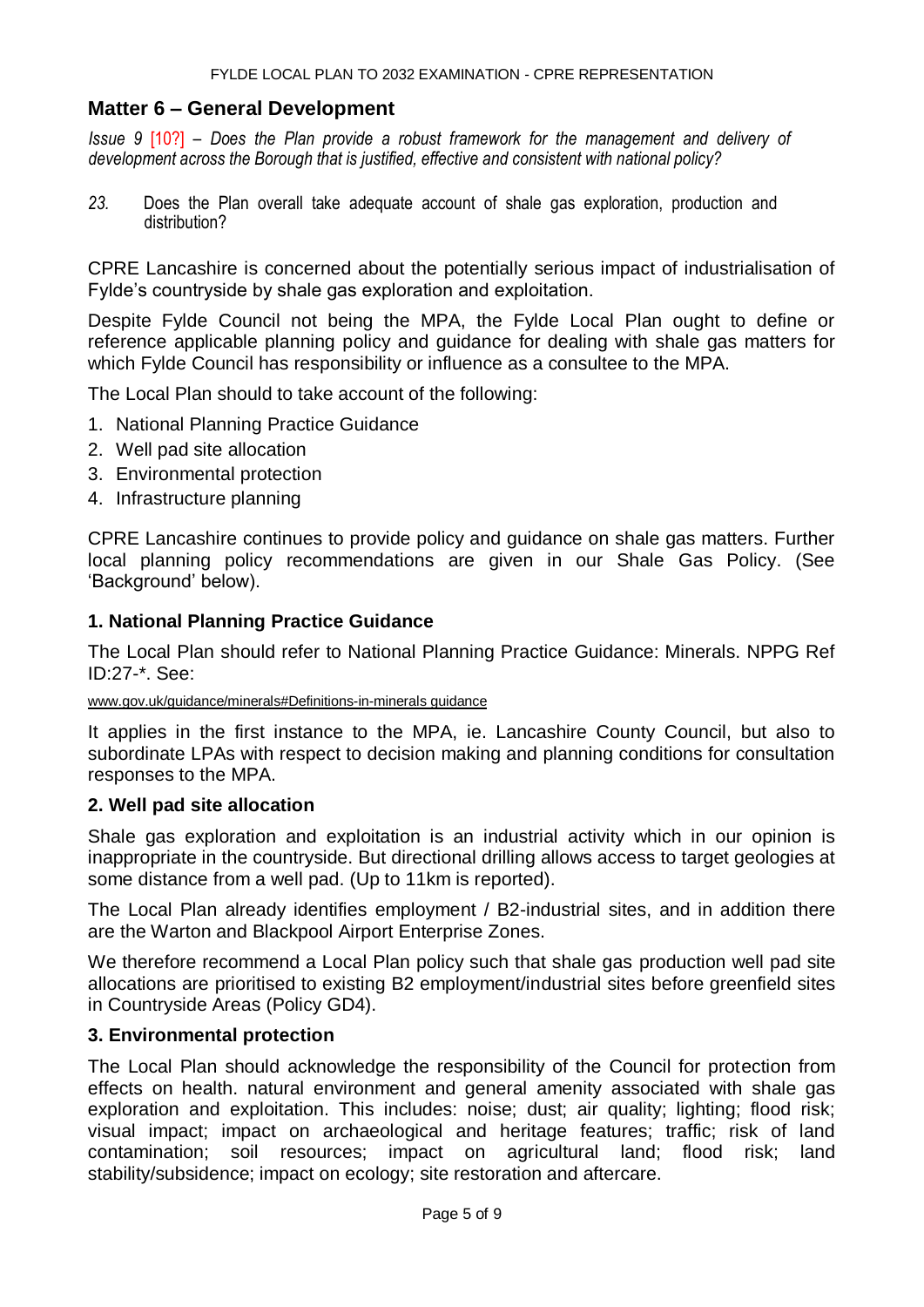## **4. Infrastructure planning**

Exploration and exploitation will require significant infrastructure which the Local Plan should acknowledge to be covered by appropriate planning policy, eg:

- water pipelines
- pumping stations, storage tanks
- gas distribution networks
- site access roads
- buildings, lighting and fencing

## **Background to CPRE Lancashire's Shale Gas Policy**

The CPRE Lancashire Shale Gas Policy calls on planners to ensure three key conditions are met by planning applications:

- 1. that any exploitation of shale gas is consistent with the UK's statutory and international commitments to limit global warming to not more than 2 degrees C above the preindustrial level;
- 2. transparency in planning and environmental regulation is important to ensure the locations are best placed and managed to minimise the landscape and environmental impacts, and harm to residential amenity as a result of drilling and fracking operations; and,
- 3. technically sound decommissioning of shale gas operations is paramount, followed by adequate site monitoring after operations cease, and that abandoned well pads on former greenfield sites are not redesignated as brownfield sites.

The CPRE Lancashire Shale Gas Policy is available at:

[www.cprelancashire.org.uk/campaigns/energy-and-waste/climate-change-and-energy/in-depth/item/2255-cpre-lancashire-policy-on-shale-gas](http://www.cprelancashire.org.uk/campaigns/energy-and-waste/climate-change-and-energy/in-depth/item/2255-cpre-lancashire-policy-on-shale-gas)

The Fylde Local Plan should ensure that the recommendations of the joint committee of the Royal Society and Royal Academy of Engineering, under the chairmanship of Prof. Robert Mair, which reported in June 2012, are implemented in full by the regulatory authorities.

CPRE Lancashire is particularly concerned that well developers and operators ensure that the fracking fluid stays within the specified target geological formation(s). At present, neither the Environment Agency (EA) nor the Oil and Gas Authority (OGA) assumes responsibility for this crucial aspect of environmental protection despite our calls for them to do so. Specifically, in the case of the exploration site at Preston New Road, the EA permit specifies that it is important that fracking fluid should not penetrate beyond the target formation, but states, were it to do so, it would not be regarded as a breach of the permit.

We submit this is a failure of the EA's regulatory responsibility, which should be made good by an appropriate statement in Fylde Council's Local Plan, in keeping with NPPG Ref ID:27-112-20140306. Because of the absence of such a statement in the Local Plan of the MPA (LCC), CPRE Lancashire objected to the planning applications to hydraulic fracture shale in exploration for natural gas at Preston New Road and Roseacre Wood, and we continue to strive for an adequate arrangement. The Fylde Local Plan could help in this regard by including explicit reference to the requirement of well developers to limit fracking to the target formation(s) as a condition of any consent.

The abandonment of wells and subsequent aftercare is important, and we recommend an up-front bond to cover for insolvency of the operator. The NPPG deals with this aspect at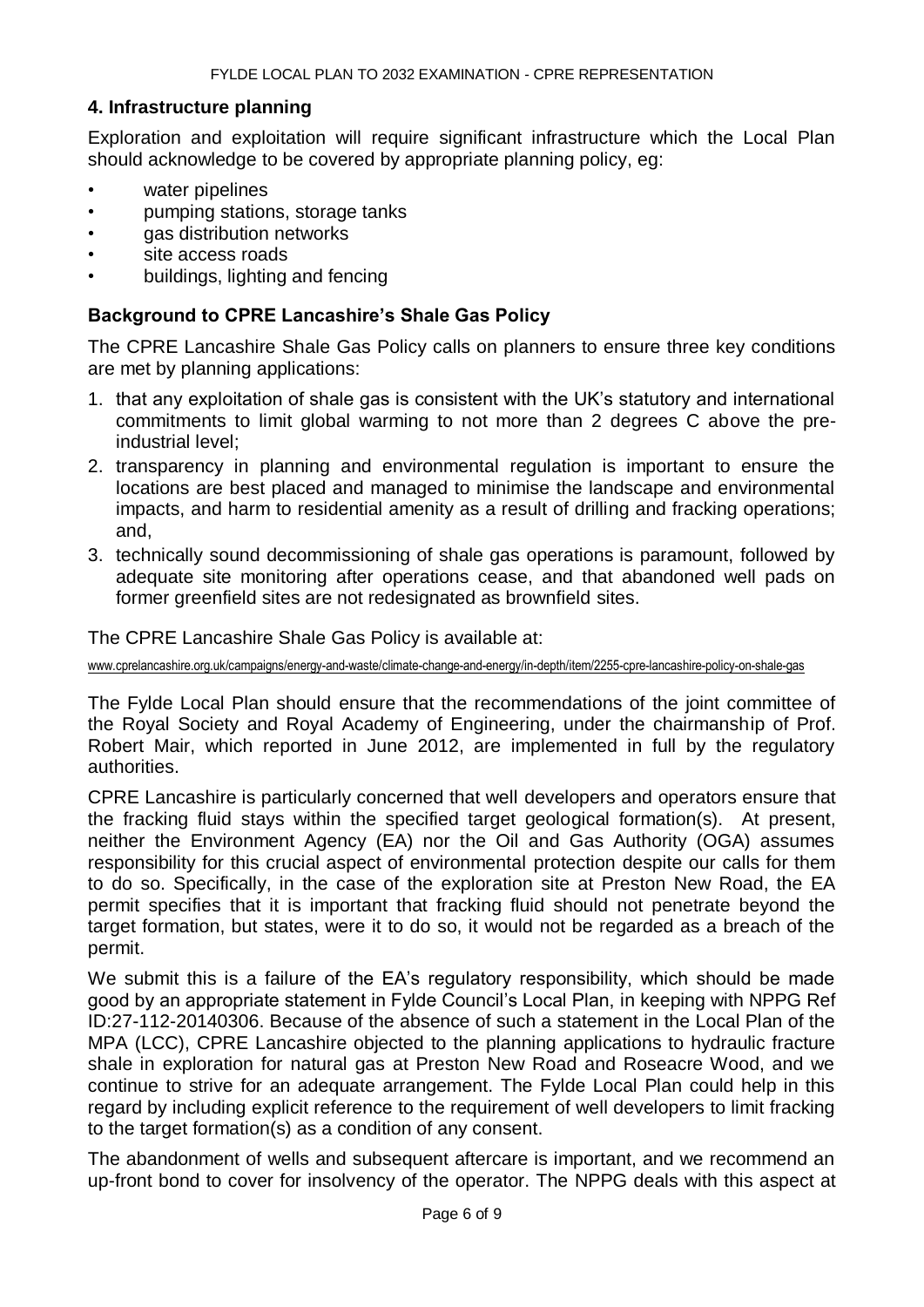## FYLDE LOCAL PLAN TO 2032 EXAMINATION - CPRE REPRESENTATION

Ref ID:27-036-20140306 and the several following sections. Once operations have ceased, former greenfield sites should not be allowed to be considered as previously developed (brownfield) land, to avoid redevelopment of rural sites for inappropriate use, such as housing. If originally in agricultural use, the land should revert back to this use, with the land/soils in the same or improved condition. The location and ownership of all shale gas wells need to be adequately recorded, for the purpose of long-term monitoring and enforcement of planning conditions over an extended period.

## Policy GD1 - Settlement boundaries

26. Policy GD1 refers to development being focussed on previously developed land within and immediately abutting the existing settlements. Does this relate to allocated sites and if so are settlement boundaries drawn around them? Are the boundaries around each settlement justified?

Fylde means 'field'. Our countryside is an important environmental asset and characteristic of the Borough.

Policy GD1, in conjunction with Policy GD4 - *Development in the Countryside*, are the most important policies in the Plan for protection of the countryside from urban sprawl.

Clearly the settlement boundaries must enclose all allocated housing and employment sites, including sites of pre-emptive schemes on omission sites not proposed for allocation but which have now received planning permission. (See Question 3 above).

Any previously developed/brownfield land immediately abutting the settlement ought to be included within the settlement boundary.

The policy which GD1/4 replaces, SP2 - *Development in Countryside Areas*, was an excellent policy which served the Borough well in promoting environmental sustainability and protection of the countryside for its own sake, a core planning principle of the NPPF (*Section 17)* being to recognise the intrinsic character and beauty of the countryside.

However, in recent years particularly following introduction of the NPPF, SP2 has been constantly overridden by decision makers due to claimed inability to demonstrate a 5-Year Housing Land Supply.

27. Will some settlement boundaries be determined through Neighbourhood Plans? If so, does this need to be referenced in GD1?

In our opinion the Local Plan defines settlement boundaries. Any future Neighbourhood Plans must be in conformity with the Local Plan, and would therefore respect the Local Plan settlement boundaries which fall within approved Neighbourhood Development Areas.

29. Is it necessary to refer to agricultural land within a settlement boundary policy?

No – resisting loss of agricultural land should be within Policy GD4.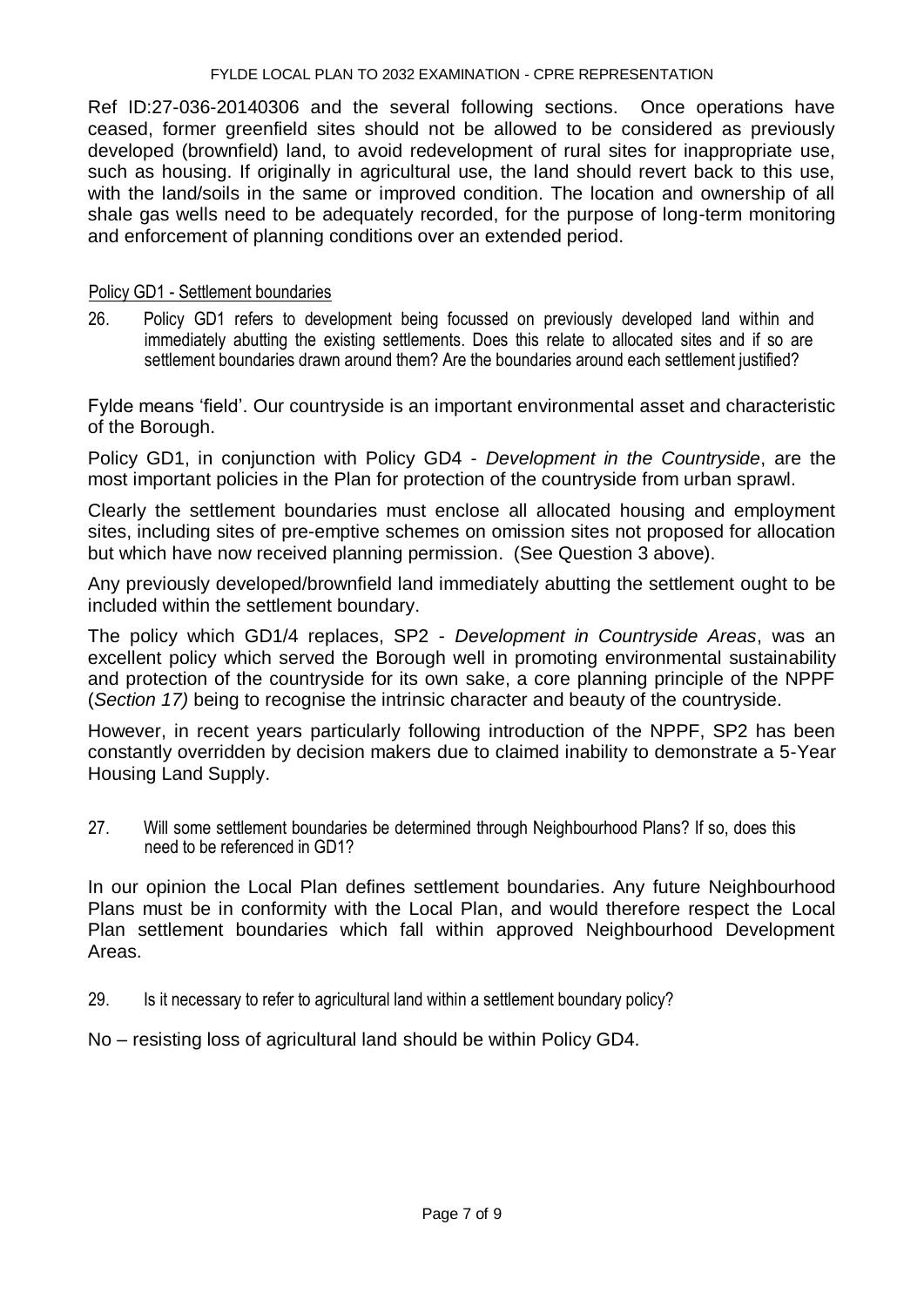## Policies GD4 and GD5 – Development in the countryside

35. Do Policies GD4 and GD5 apply to the countryside, Areas of Separation and the Green Belt? Is this clear within the policy? Are the policies justified and consistent with national policy?

Policies GD4 ought to apply to *Areas of Separation* and *Green Belt*, in addition to *Countryside Areas* defined by the Policies Map.

We accept that it is not practical for the restrictions of GD4 to apply to the *Large developed sites in the Countryside* defined by GD5.

See also Q47 re adverts in the countryside.

36. Are both policies consistent with Policy S1 which includes allowing 'minor infill development' within rural areas?

It must be clear that any new *'minor infill development'* in the smaller rural settlements defined in S1 (Clifton, Salwick, Singleton and Weeton) must be compliant with Policy GD1 and GD4.

## Policy GD7 – Achieving Good Design in Development

47. The policy includes reference to advertisements. Is the policy adequate in this regard taking into account that the Advertisement Regulations state that "A local planning authority shall exercise its powers under these Regulations in the interests of *amenity and public safety"?*

Control of advertisements is an important aspect of protection of the countryside.

In our opinion the reference to advertisements in GD7 is inadequate.

We would like to see a specific policy for control of advertisements in the Local Plan.

Existence of the *Fylde Area of Special Control of Advertisements* (ASCA) ought to be referenced in the Local Plan as being the key policy basis for determining planning consent in compliance with Regulation 7 Town and Country Planning (Control of Advertisements) (England) Regulations 2007.

The Fylde ASCA map was last consulted on by the Council in June 2011. (See *Proposed amendments to Area of Special Advertisement Control Order*. Fylde Council Ref: MDE/DC11/3. 6<sup>th</sup> June 2011).

In general, the Fylde ASCA corresponds with Countryside Areas and Green Belt in the current adopted Local Plan, but it also includes the coastal fringe, estuary, and golf courses in Lytham St Annes.

The Planning Policy Team has indicated that an SPD is to be produced. In which case the purpose of this SPD ought to be referenced in the Local Plan, eg. in GD4 *Development in the Countryside*.